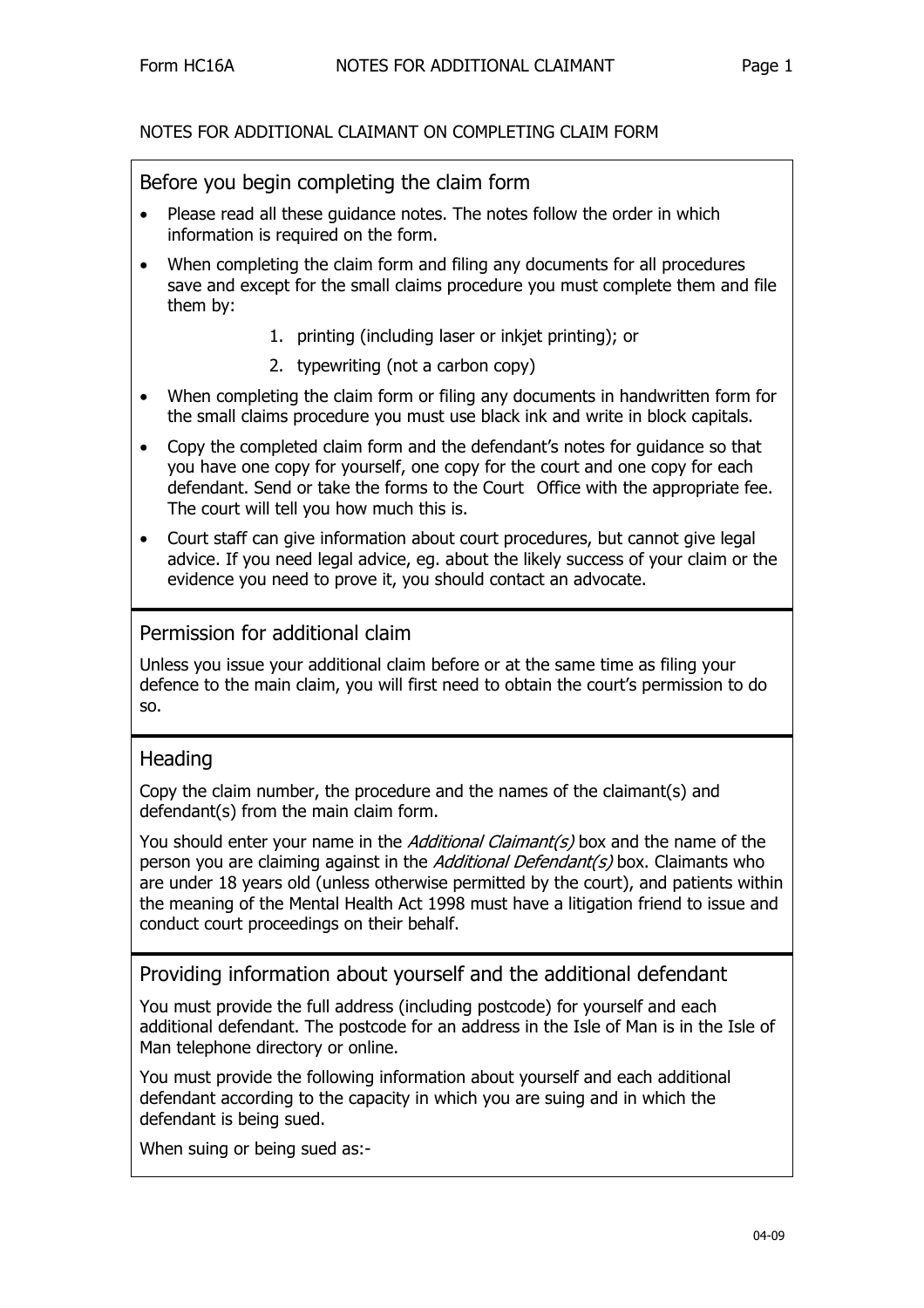| an individual                                                    | You must give his or her full unabbreviated name where<br>known, including the first name, any middle name and<br>surname and his or her residential address (including<br>postcode).                                                                                                                                                                                                                                                                                                                                                                                                                                              |
|------------------------------------------------------------------|------------------------------------------------------------------------------------------------------------------------------------------------------------------------------------------------------------------------------------------------------------------------------------------------------------------------------------------------------------------------------------------------------------------------------------------------------------------------------------------------------------------------------------------------------------------------------------------------------------------------------------|
|                                                                  | Where the defendant is a proprietor of a business, a partner in<br>a firm or an individual sued in the name of a club or other<br>unincorporated association, the address should be the usual or<br>last known place of residence or principal place of business of<br>the company, firm or club or other association.                                                                                                                                                                                                                                                                                                             |
|                                                                  | Where the individual (claimant or defendant) is trading under<br>another name, you must enter his or her full unabbreviated<br>name where known, and the title by which he or she is known<br>and the full name under which he or she is trading, e.g. John<br>Smith trading as Smith's Garage.                                                                                                                                                                                                                                                                                                                                    |
|                                                                  | Where the individual is suing or being sued in a representative<br>capacity you must say what that capacity is e.g. Richard<br>Robinson as executor of the will of Mary Robinson (deceased).                                                                                                                                                                                                                                                                                                                                                                                                                                       |
|                                                                  | Where the individual is suing or being sued in the name of a<br>club or other unincorporated association, add the words<br>suing/sued on behalf of followed by the name of the club or<br>other association.                                                                                                                                                                                                                                                                                                                                                                                                                       |
| an unincorporated<br>business or firm                            | You must give the full name of the business followed by the<br>words (a firm), eg. Smith & Jones (a firm). The address given<br>may be either the residential address of one of the partners or<br>the principal or last known place of business of the firm.                                                                                                                                                                                                                                                                                                                                                                      |
| a company<br>incorporated or<br>registered in the<br>Isle of Man | You must give the company's full name, including the<br>appropriate suffix, ie. Ltd or Plc. You must give an address<br>(including postcode) which is the company's registered office<br>or any place of business in the Isle of Man that has a real, or<br>the most, connection with the claim e.g. a shop where goods<br>were bought.                                                                                                                                                                                                                                                                                            |
| a company<br>incorporated<br>outside the Isle of<br>Man          | You must give the company's full name including any suffix. If<br>the company carries on business in the Isle of Man, you must<br>provide an address in the Isle of Man which is either the<br>registered address under $s.313(1)(c)$ of the Companies Act<br>1931 or the address of the place of business having a real, or<br>the most, connection with the claim. If the company does not<br>carry on business in the Isle of Man, you must give an address<br>which is the company's registered office or place of business<br>that has a real, or the most, connection with the claim e.g. a<br>shop where goods were bought. |
| any other<br>corporation                                         | You must give the full name of the corporation, and an<br>address which is either its principal office or any other place<br>where the corporation carries on activities and which has a                                                                                                                                                                                                                                                                                                                                                                                                                                           |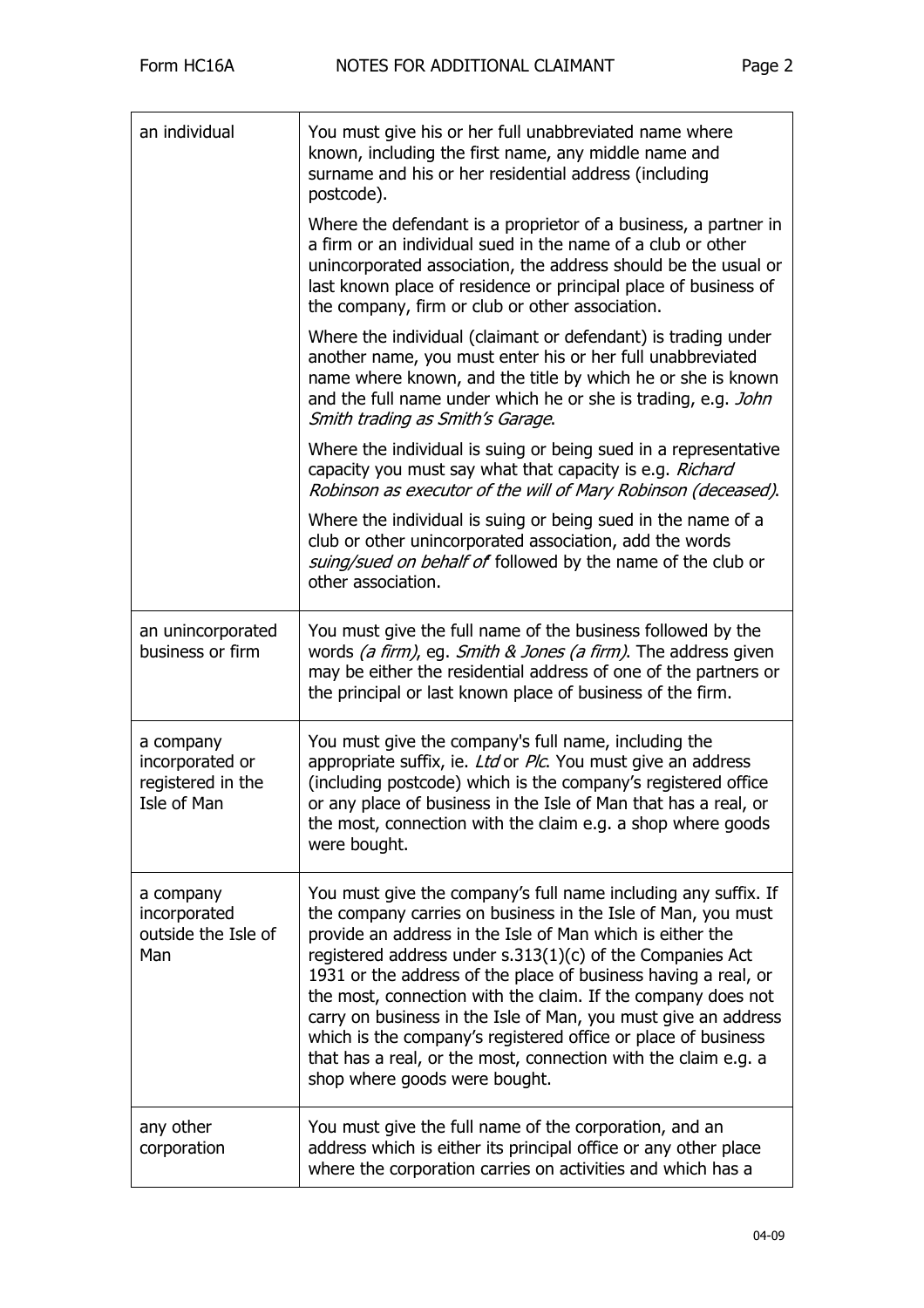|                                                                     | real connection with the claim.                                                                                                                                                   |
|---------------------------------------------------------------------|-----------------------------------------------------------------------------------------------------------------------------------------------------------------------------------|
| a person under 18                                                   | You must give the person's full name followed by a minor by<br>Jane Jones his litigation friend or, if the person is conducting<br>proceedings on his or her own behalf, a minor. |
| a patient within the<br>meaning of the<br>Mental Health Act<br>1998 | You must give the person's full name followed by by Jane<br>Jones his litigation friend.                                                                                          |

## Brief details of claim

You must set out under this heading:

- a concise statement of the nature of your claim
- the remedy you are seeking eg. payment of money, return of goods and /or damages

## Value

If you are claiming a fixed amount of money (a 'specified amount'), give the amount here, and also in the box at the bottom right-hand corner of the claim form against 'amount claimed'.

If you are not claiming a fixed amount of money (an 'unspecified amount'), enter  $I$ expect to recover followed by whichever of the following applies to your claim:

- not more than £10,000\* or
- more than £10,000\* but not more than £100,000 or
- more than £100,000

\*If the claim is for personal injuries, enter  $\text{\textsterling}5,000$  here.

If you are not able to put a value on your claim, enter  $I$  cannot say how much  $I$ expect to recover.

### Additional defendant's name and address

Enter in this box the title, full names, address and postcode of each additional defendant receiving the claim form (use one claim form for each additional defendant). The address in this box must be in the Isle of Man, unless an additional defendant is to be served outside the Isle of Man (in which case you must obtain the court's permission). Use form HC8C Application Notice (permission to serve outside the jurisdiction) to make an application.

Particulars of claim

Under this heading you should set out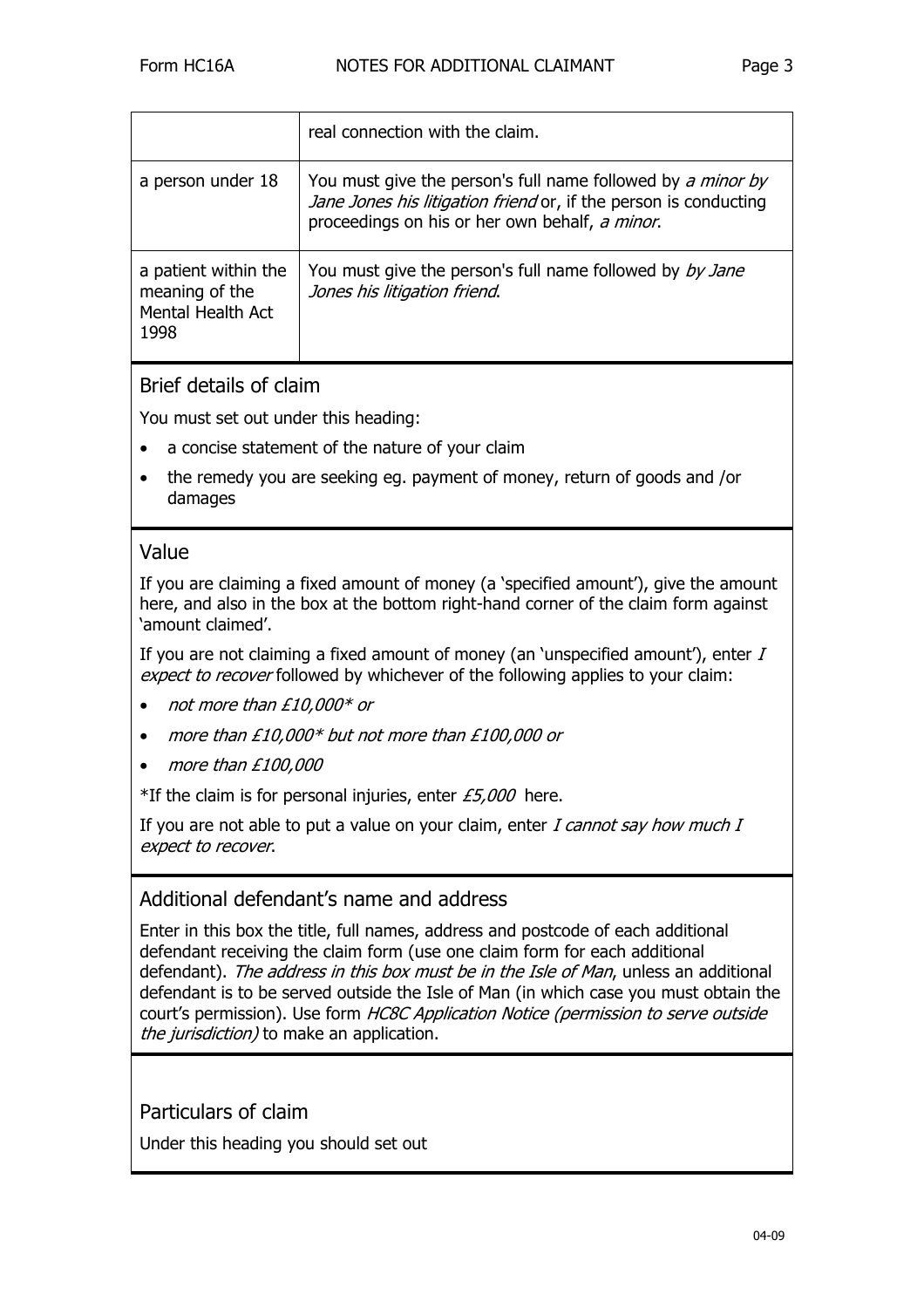- a concise statement of the facts on which you rely
- if you are seeking aggravated damages or exemplary damages, a statement to that effect
- details of any interest which you are claiming
- any other matters required for your type of claim as set out in an Act or in the rules of court

You do not have to include particulars of claim in the claim form. You can set them out in a separate document, which must be filed and served with the claim form. In that case, enter *attached*. The document must include the same heading (claim no., title of court, procedure, parties) as the claim form, and your address for documents and a signed statement of truth (see below).

## Statement of truth

This must be signed by you<sup>[1](#page-3-0)</sup>, or by your advocate or your litigation friend, if appropriate.

### Address for documents and payments

Insert in this box the address at which you wish to receive documents and payments. The address must be in the Isle of Man. If you are willing to receive documents by fax or e-mail, add details.

### Service of claim form

You must take or send to the court 2 copies of the claim form, plus an additional copy for each party to be served. The court will keep one copy, and stamp and return the others to you.

You must then take or send a stamped copy of the claim form and a response pack to every party to the proceedings at the address given on the main claim form. If an additional defendant is not a party to the main claim, the additional claimant must apply to the court for permission to add the person(s) as a defendant to the additional claim.

If the court gives permission to file the additional claim, the claim form must be served within the time specified by the court. If the claim is made without the need for the court's permission —

- it must be served at the same time as the defence, if it is a counterclaim against an existing party
- it must be served within 14 days after the date of issue, in any other case.

The Response Pack must include —

• Form HC2A (covering sheet)

<span id="page-3-0"></span>j

• Form HC16C (acknowledgement of service)